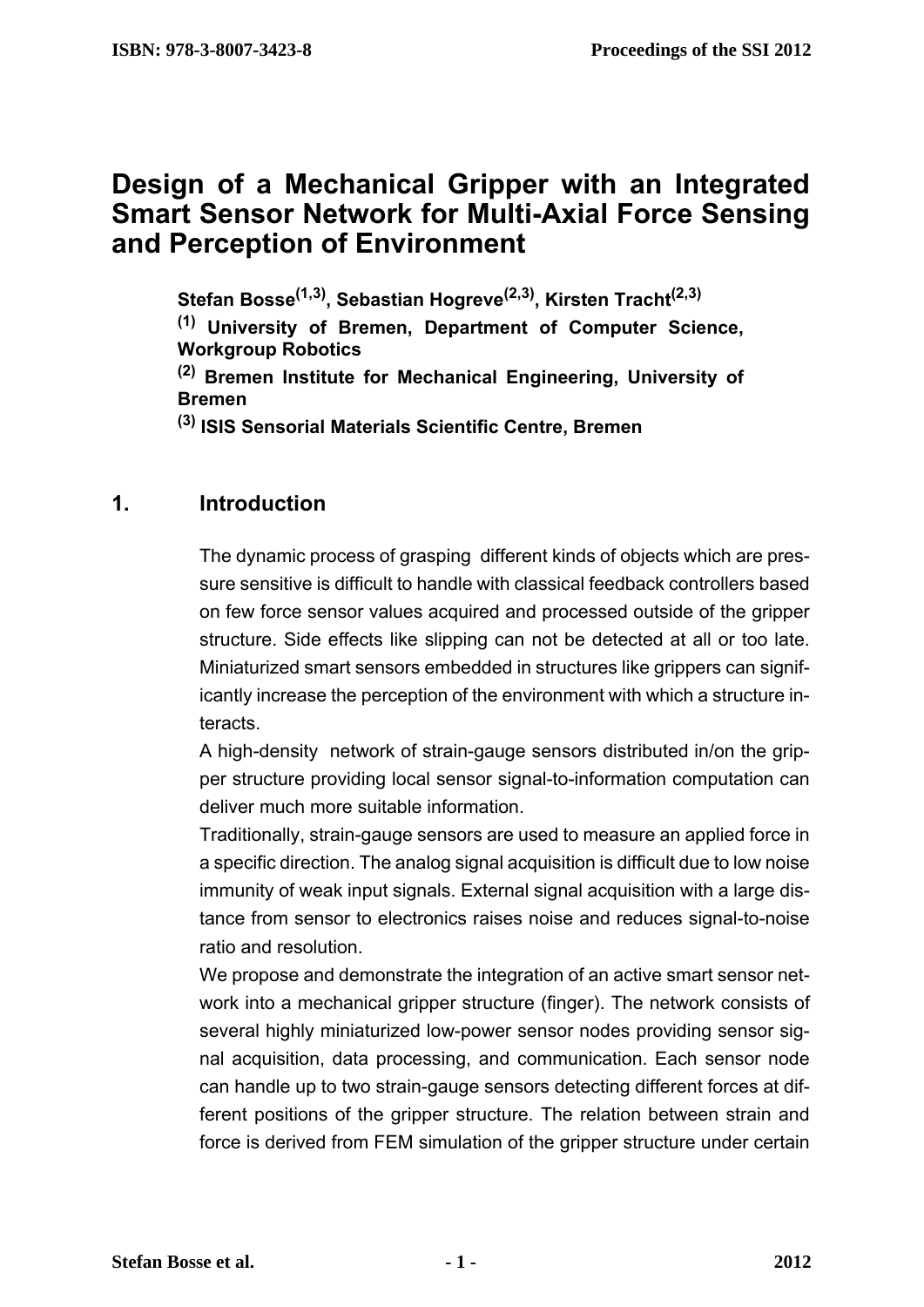load conditions.

Each node performs sensor signal acquisition using a zooming ADC approach, sensor data evaluation, and auto-calibration. Hence, non-calibrated and non-long term-stable sensors can be integrated and used, a prerequisite for robust sensorial materials.

It can be demonstrated that an integrated sensor network leads to increasing functionality and robustness.

A smart communication protocol is used to provide robust and fault-tolerant communication between nodes and an external interface, for example, a generic processor-based controller.

Beside the collection of single force values measured at different positions of the gripper, temporal and spatial composition information derived from the set of measured forces can be computed using data fusion, performed by the nodes of the sensor network itself using distributed computing algorithms. These are overload conditions, force gradients, object recognition and classification, and other higher-level information which can be computed.

A multi-agent system is used for a decentralized and self-organizing approach of data processing in a distributed system like a sensor network, enabling the mapping of distributed data sets to related information required for object manipulation.

# **2. Gripper Structure, Sensor Network, and Communication**

Mechanical grippers are key components of handling devices in automated assembly systems. For complex handling tasks, these grippers have to be equipped with additional force-measuring modules. The proposed gripper fingers, based on previous work in **[\[2\]](#page-4-0)**, contain six single-force sensors and can measure forces along multiple axes.

Each sensor is connected to an active sensor node consisting of signal and data processing, communication modules, and power regulation. Each sensor node can connect with neighbour nodes (up to four links).

Communication uses the **Simple Local Intranet Protocol [\[3\]](#page-4-1)** featuring:

- l message-based point-to-point communication
- $\bullet$  protocol is scalable: network topology, network size, data size
- $\bullet$  no unique node addressing, instead delta distance vector addressing in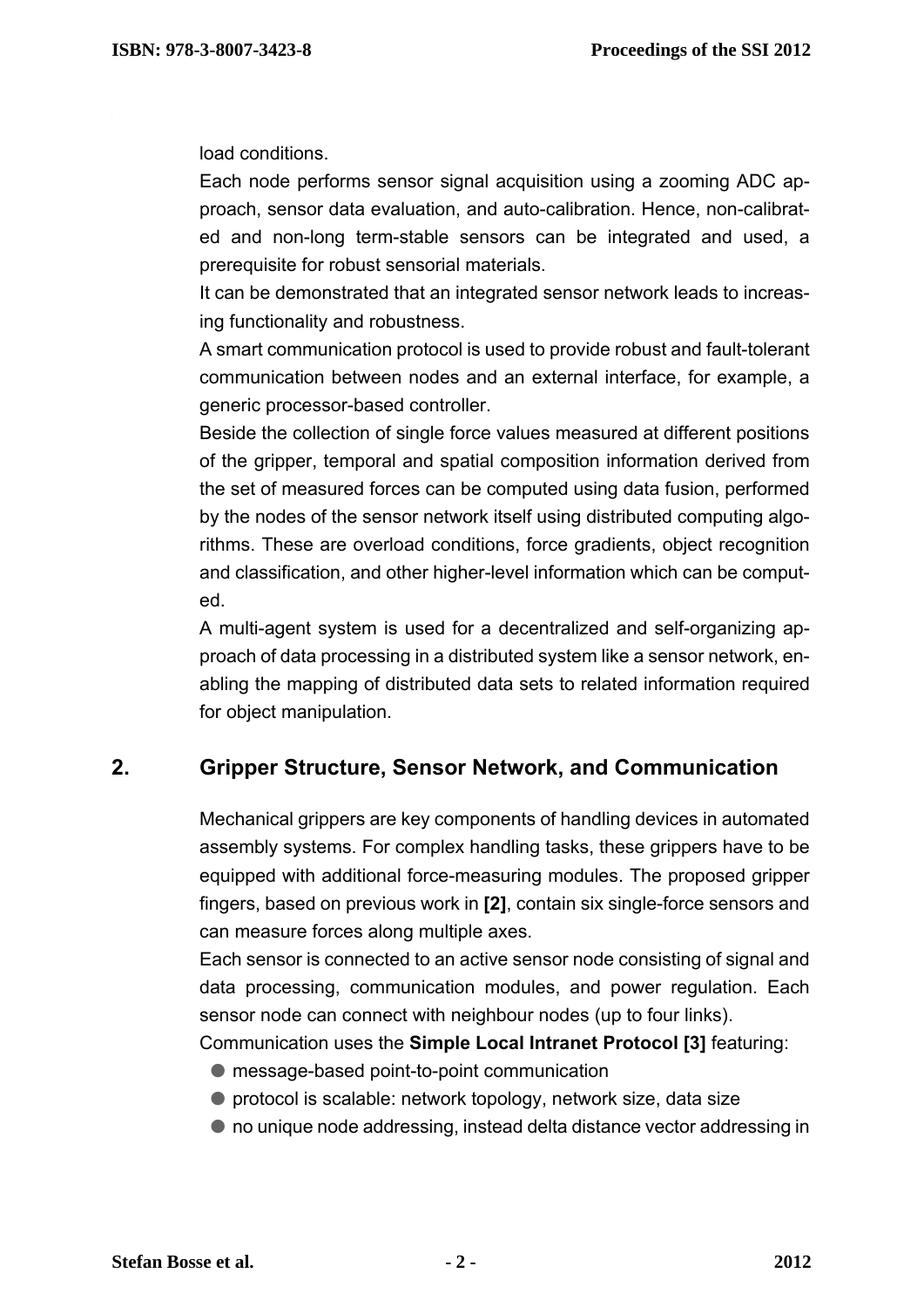Cartesian coordinates (1- to n-dimensional)

- **C** simple and **smart routing strategies**, required for irregular/incomplete network topologies, reliability, and robustness against link failures
- available both in software & hardware implementation targeting FPGA/ ASIC technologies and SoC-Design
- **Fig. 1. One gripper finger equipped with a sensor network connecting nodes each servicing a strain gauge sensor mounted on the gripper structure. The network topology is shown in the lower part (mech. structure based on [\[2\]](#page-4-0)).**



# **3. Sensor Signal Processing: ZOOM-ADC**

Resistive sensors, like strain-gauge sensors, provide only a small relative change in resistance in the order of 1% resulting from a change of applied load in the considered operating range of the sensor. Using bridge configuration, providing a differential signal, require compensated sensors with small tolerances in strain and zero-load resistance parameters, actually not applicable to sensorial materials using, for example, printed sensors.

Assuming only one uncalibrated and uncompensated resistive sensor, a zooming window approach (see eq. **[1](#page-3-0)**) can be used to match an initially unknown sensor to the measurement system preserving a high and full-range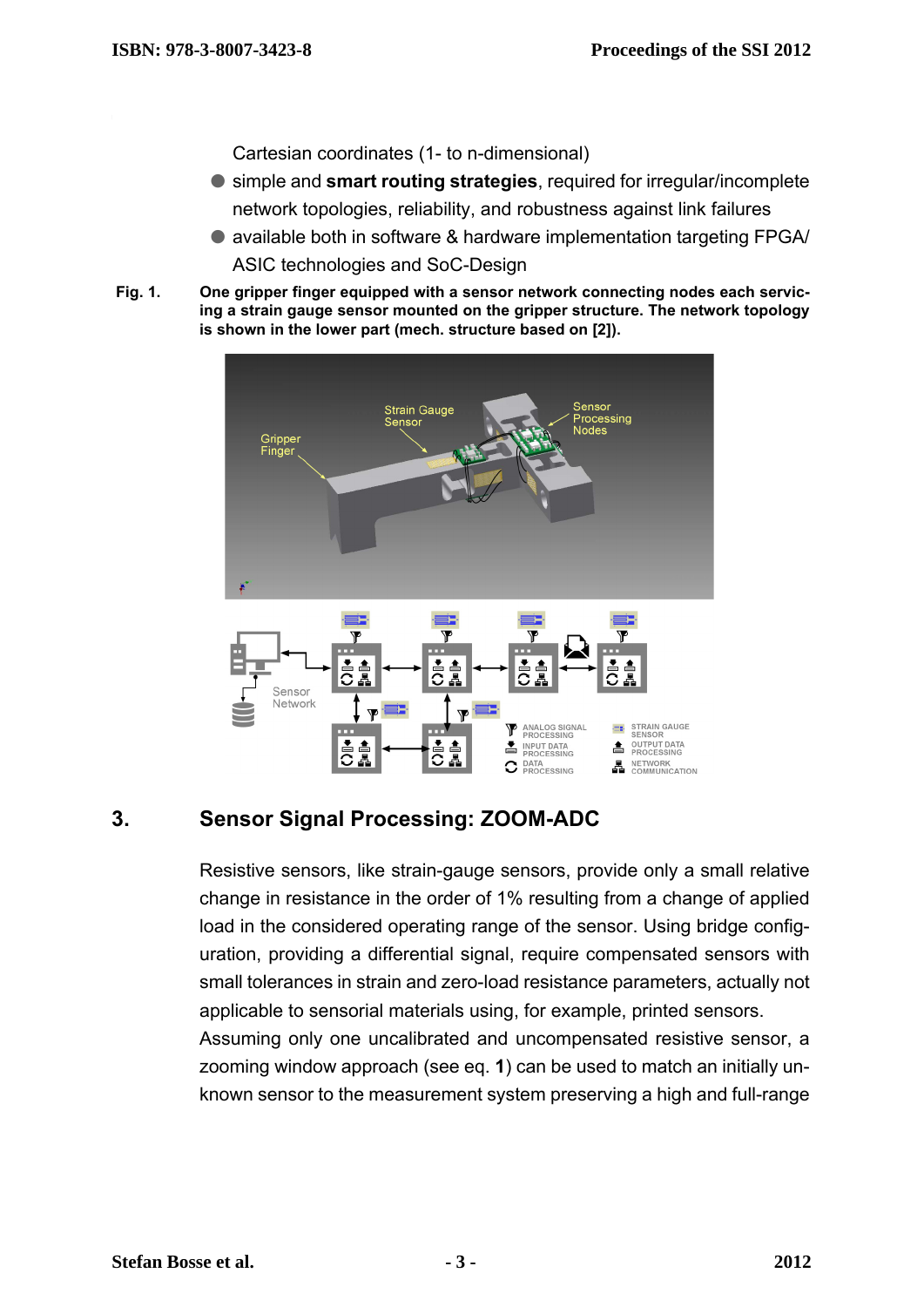resolution, shown in figure **[2](#page-3-1)**.

<span id="page-3-1"></span> **Fig. 2. Zooming ADC system architecture used for signal acquisition of resistive sensors with high relative sensitivity and auto-calibration. (ADC: Analog-to-Digital Converter with differential input, DAC: Digital-to-Analog Converter)**



The data processing performs an initial (or periodically repeating) auto-calibration finding the center of the operational window by using fast settling successive approximation, shown in algorithm **[1](#page-3-2)**.

<span id="page-3-0"></span> **Eq. 1. Window transformation of signal s (zooming in region of interest)**

$$
W(s) = k(s - off)
$$

#### <span id="page-3-2"></span> **Alg. 1. Autocalibration using successive approximation**

| $1$ sar $\leftarrow$ DIGITALRANGE/2;                                           |
|--------------------------------------------------------------------------------|
| $2\quad\text{DAC1}\leftarrow\text{GAIN0},\text{DAC2}\leftarrow 0;$             |
| 3 WHILE sar <> 0 do begin                                                      |
| 4 IF ADC > DIGITALRANGE/2                                                      |
| $5$ THEN DAC2 $\leftarrow$ DAC2 + sar ELSE DAC2 $\leftarrow$ DAC2 - sar;       |
| $s \quad \text{sar} \leftarrow \text{shift right}(\text{sar}, 1); \text{end};$ |
| off $\leftarrow$ DAC2-DAC1;                                                    |

#### **4. Distributed Data Processing with Agents**

Initially, the sensor network is a collection of independent computing nodes. Interaction between nodes is required to manage and distribute data and computed information. One common interaction model is the mobile agent. An agent is capable of autonomous action in an environment with the goal to meet its delegated objectives. An agent is a data processing system, a program executed on a computer system, that is situated in this environment **[\[1\]](#page-4-2)**. A multi-agent system is a collection of loosely coupled autonomous agents migrating through the network using a message-passing system providing mobility.